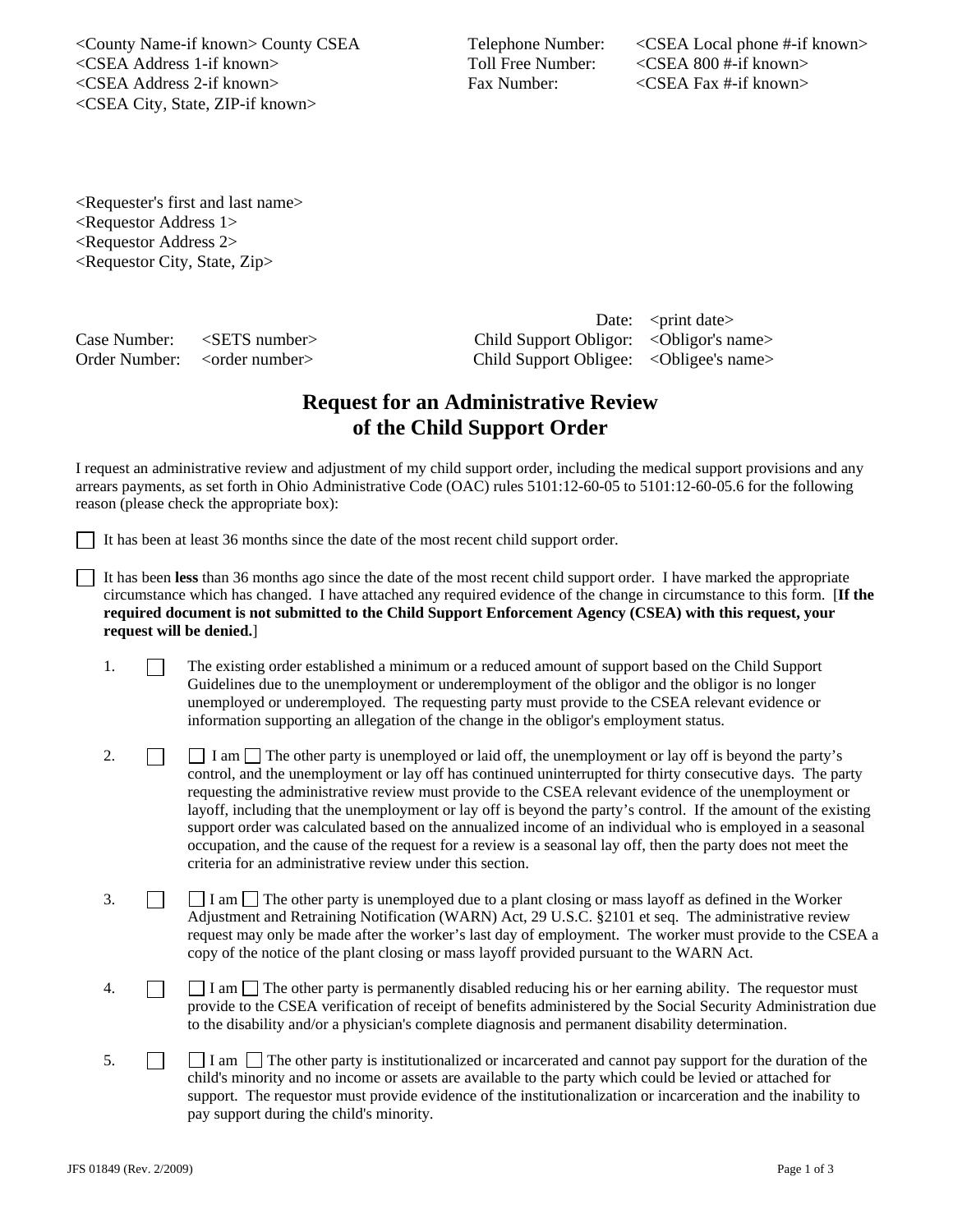- 6.  $\Box$  I have  $\Box$  The other party has experienced a thirty percent decrease, which is beyond the party's control, or a thirty per cent increase in gross income or income-producing assets for a period of at least six months and which can reasonably be expected to continue for an extended period of time. The party requesting the administrative review must provide to the CSEA relevant evidence or information supporting an allegation of a change in status.
- 7. The child support order is not in compliance with the Ohio Child Support Guidelines due to the termination of the support obligation for a child of the existing support order.
- 8. I have children by the same parent in two or more administrative child support orders and I want to combine the orders into a single administrative child support order.
- 9. I want to access available or improved private health insurance coverage that is available for the child. The requesting party must provide to the CSEA relevant evidence or information supporting the allegation that access to new or improved private health insurance is available.
- 10.  $\Box$  I have  $\Box$  The other party has experienced an increase or decrease in the cost of ordered private health insurance coverage or child care for the child which is expected to result in a change of more than ten percent to the child support obligation based on the current Child Support Guidelines calculation. The requesting party must provide to the CSEA relevant evidence or information supporting an allegation of an increase or decrease in the cost of private health insurance or child care. If the request is based on a change in the cost of private health insurance, the requesting party must provide to the CSEA evidence regarding the cost of a family plan and the cost of an individual plan.
- 11. The private health insurance that is currently being provided in accordance with the child support order is no longer reasonable in cost and/or accessible. The requesting party must provide to the CSEA relevant evidence or information supporting an allegation that the private health insurance is no longer reasonable in cost and/or accessible.
- 12. **I** am the obligor and I assert that my annual gross income is now below 150% of the federal poverty level and I should not be ordered to pay cash medical support (the federal poverty guidelines can be found at http://www.aspe.hhs.gov/poverty or by contacting the CSEA). The obligor must provide to the CSEA relevant evidence or information supporting an allegation that his or her annual gross income is below 150% of the federal poverty level.
- 13. I am the obligor and I am a member of the uniformed services who has been called to active service for a period of more than thirty (30) days.  $\Box$  If I have checked this box, I have attached a military Power of Attorney to permit a designated person to act on my behalf in the administrative review.
- 14. A temporary adjustment order pursuant to OAC rule 5101:12-60-05.2 was issued, the obligor's term of active military service has ended, and the obligor has provided the CSEA written documentation sufficient to establish that the obligor's employer has violated the Uniformed Services Employment and Reemployment Rights Act, 38 U.S.C. 4301 to 4333.

Ohio law requires that a local CSEA provide child support enforcement services on all child support cases, including the review and adjustment of a child support order. However, a "IV-D case" is eligible for additional services that are not available to a "non-IV-D case." If you have a "non-IV-D case," you may contact the CSEA for information about completing a IV-D application

Within 15 days of receiving your request for an administrative review and adjustment and any required evidence, the CSEA will review your request and determine whether a review should be conducted. Both parties to the order will be notified of the date and location of the administrative review. The notice will be mailed to the last known address of both parties. The notification will also request that you provide financial information, medical support information, and any other information necessary to properly review the child support order. If your request is denied, the CSEA will send you notice of the denial.

**Please be aware that you may not dismiss your request for an administrative review on or after the scheduled review date. Also, requesting an administrative review may result in the monthly support obligation increasing, decreasing, or remaining the same or in a change in the medical support provisions.**